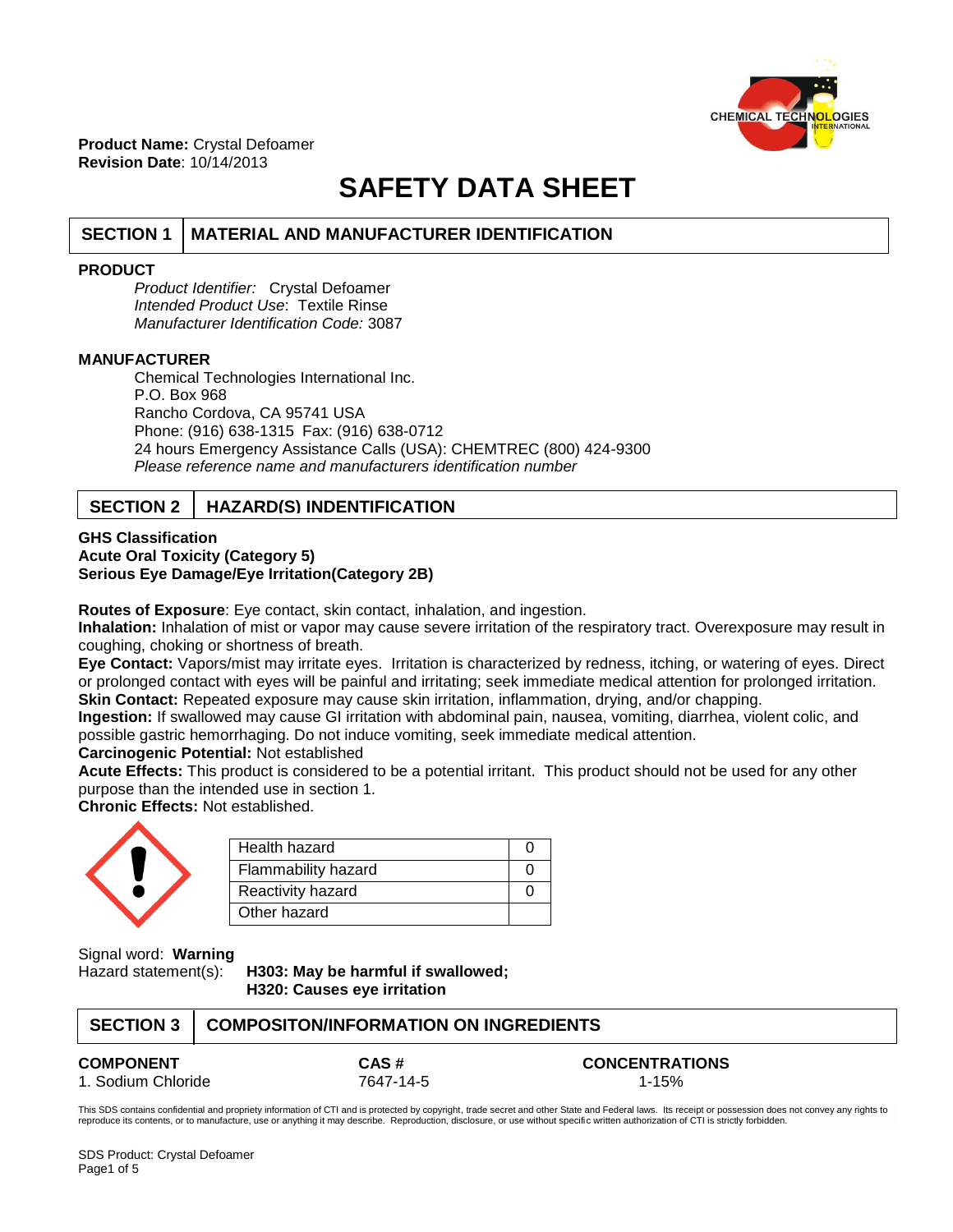

## **Product Name:** Crystal Defoamer

# **SECTION 4 FIRST-AID MEASURES**

**Inhalation:** Remove from further exposure to fresh air. If breathing stops, have trained person administer oxygen with a resuscitation mouth cover. Seek immediate medical attention.

**Eye Contact**: Flush eyes with water as a precaution. If irritation persists, seek immediate medical attention. **Skin Contact: Wash contact areas with soap and water.** 

**Ingestion:** If swallowed, do not induce vomiting. Seek immediate medical attention.

## **SECTION 5 FIRE-FIGHTING MEASURES**

#### **FLAMMABILITY PROPERTIES**

*Flashpoint*: Not flammable or combustible. *Flammable Limits:* N/A *Auto ignition Temperature:* N/A

#### **FIREFIGHTING PROCEDURES**

*General Hazard***:** During a fire smoke may contain the original material in addition to toxic and or irritating compounds. Avoid heat sparks or open flame.

*Firefighting Instructions*: Evacuate all unnecessary personnel. Keep away from heat, sparks and open flame. Suitable extinguishing media.

Use water spray, alcohol-resistant foam, dry chemical or carbon dioxide. *Firefighting Equipment*: Firefighters should wear NICSH/MSHA approved self-contained, positive pressure breathing apparatus and full protective clothing.

*Hazardous Combustion Products*: Hazardous combustion products may include but limited to: CO, CO2.

*Unusual Fire and Explosion Hazards*: Hazardous decomposition products formed under fire conditions. - Hydrogen chloride gas, Sodium oxides

# **SECTION 6 ACCIDENTAL RELEASE MEASURES**

## **PERSONAL PRECAUTIONS**

Persons performing the clean-up should wear personal protective equipment sufficient to keep material away from skin. Avoid direct contact with material. See section 4 for First-Aid Advice. See section 5 for Firefighting Advice.

## **PROTECTIVE MEASURES**

To minimize exposure to all chemicals, including this product, use good industrial hygiene and common sense. Use only in well-ventilated area. If necessary, use exhaust ventilation to insure adequate ventilation. Insure that water is readily available and that you are prepared to properly wash out your eyes should the need arise. (See section 4 for more advice). Wear NIOSH/MSHA approved organic respirator when ventilation is not adequate or when the sufficiency of ventilation to maintain concentrations below exposure limits is in question. Wear chemical safety goggles to protect against splashes or contact with eyes. See OSHA 29 CFR 1910.33

#### **CLEAN-UP PROCEDURES**

*Small Spills*: Sweep up to dispose of spill in DOT approved waste container.

*Large Spills*: Contain and dispose into DOT approved waste container. If possible complete clean up on a dry basis. Comply with all applicable governmental regulations on spill reporting, handling and disposal of waste. Contain all spills to prevent discharge into the environment. Responsibility of all spills reported to the appropriate local, state and federal agencies falls upon the user.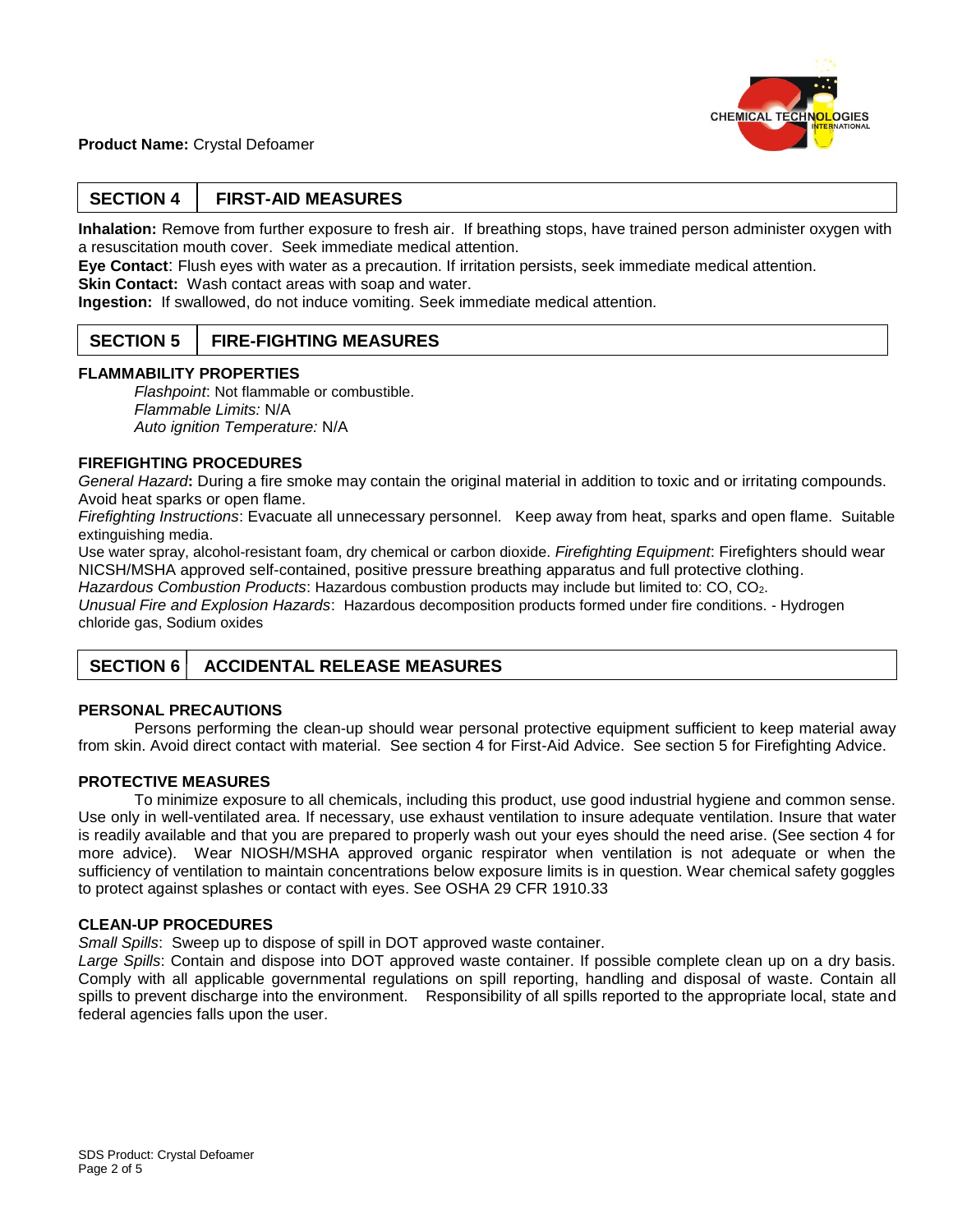## **Product Name:** Crystal Defoamer



# **SECTION 7 HANDLING AND STORAGE**

## **HANDLING**

Respiratory protection is not necessary with proper ventilation. This product is professional strength product to be used by professionals only. Avoid breathing dust of this product. Always keep container tightly closed and properly labels. As with all chemicals, practice good industrial hygiene when handling this product. Always work in a wellventilated area and avoid inhalation of product dust.

The manufacturer and seller warrant that this product conforms to its standard specifications when used according to directions. As the conditions of method of its use are beyond our control, we do not assume any responsibility and expressly disclaim any liability for use of this product. Information contained herein is believed to be true but all statements and suggestions are made without any warranty, expressed or implied, regarding accuracy of the information. The hazards connected with the use of this material and the results to be obtained from the use thereof.

## **STORAGE**

Avoid excessive heat. Store the product in a cool dry area away from ignition sources.

*Storage temperature*: Store in cool dry place

*Storage pressure*: Atmospheric

# **SECTION 8 | EXPOSURE / PERSONAL PROTECTION**

## **EXPOSURE LIMITS**

Exposure limits have not been established for this mixture. Avoid, as far as reasonably practicable, inhalation of vapor, mists or fumes generated. Limits for components are listed below:

|                    | <b>OSHA PEL</b> | <b>ACGIH TLV</b>                                                                 | <b>NIOSH</b>    |  |
|--------------------|-----------------|----------------------------------------------------------------------------------|-----------------|--|
| <b>COMPONENT#</b>  | <b>TWA STEL</b> | TWA STEL                                                                         | <b>TWA STEL</b> |  |
| 1. Sodium Chloride |                 | This product does not have hazardous materials with occupational exposure levels |                 |  |

## **ENGINEERING CONTROLS**

The level of protection and types of control will vary depending upon potential exposure conditions. If user operations generate dust, fume or mist, use adequate ventilation to keep exposure below exposure limit.

## **PERSONAL PROTECTION**

*Ventilation and engineering controls*: Use only in well ventilated area. If necessary, use exhaust ventilation to insure adequate ventilation. Insure that water is readily available and that you are prepared to properly wash out your eyes should the need arise. (Refer to section 4).

*Respiratory:* Wear NIOSH/MSHA approved respirator when ventilation is not adequate. A NIOSH /MSHA –approved air purifying respirator with an organic vapor cartridge or canister may be advisable under certain circumstances where airborne concentrations are expected to exceed exposure limits. Protection provided by air purifying respirators is limited. Use a positive pressure, air supplied respirator if there is any potential for uncontrolled release, exposure levels are unknown, or any other circumstances where air-purifying respirators may not provide adequate protection. *Eye Protection*: Wear safety goggles to protect against eye contact. See OSHA 29 CFR 1910.33

*Skin:* Wear chemical impervious gloves. Gloves must be inspected before use. Dispose of gloves after use in accordance with applicable laws and good laboratory practices. Wear protective clothing to minimize skin contact. Wash skin after use. Wash contaminated clothing and dry before reuse.

*Other:* One should always use chemicals with an awareness of the potential hazard of the effect on the human system. To minimize employee exposure to all chemicals, including this product, use good industrial hygiene practices.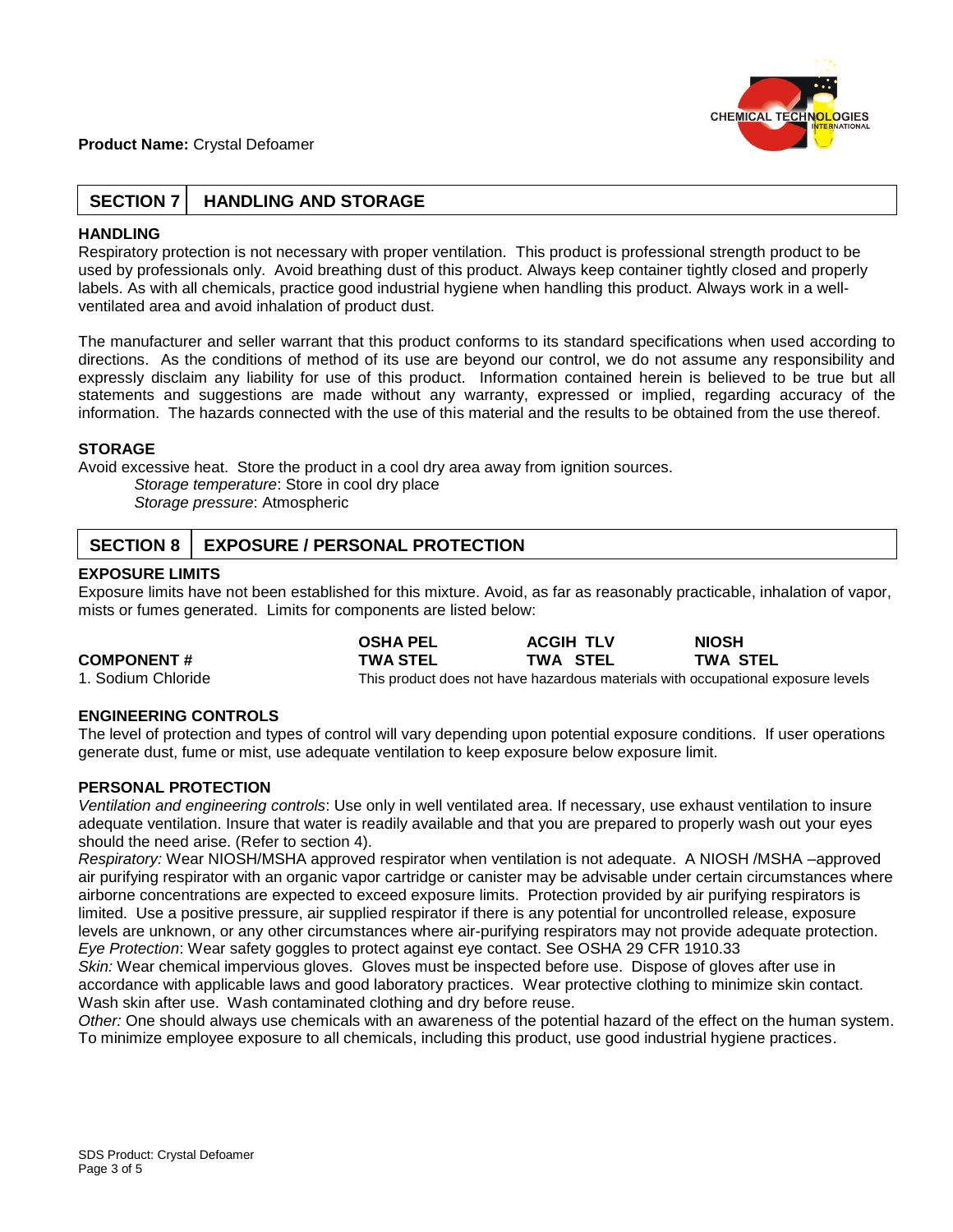

# **SECTION 9 PHYSICAL AND CHEMICAL PROPERTIES**

**Physical State and Appearance: crystalline powder** *Color:* **White** *Odor*: light odor *pH*: 5.5-6.5 Vapor density: N/A *Boiling point*: N/A *Freezing point:* N/A *Melting point*: N/A *Solubility in water*: soluble *Density*: N/A *Flammability*: N/A *Particle size:* N/A *Evaporation rate*: N/A *Viscosity:* N/A Upper/lower flammability or explosive limits: N/A Vapor pressure: N/A Odor threshold: N/A variable compared to the compared of the compared of the Vapor density: N/A Flash point: N/A **Relative density: N/A** Relative density: N/A Evaporation rate: N/A Flammability (solid, gas): N/A Upper/lower flammability or explosive limits: not flammable Decomposition temperature: N/A Vapor pressure: N/A Vapor density: N/A Vapor density: N/A Auto-ignition temperature: N/A Partition coefficient: n-octanol/water: N/A

# **SECTION 10 STABILITY AND REACTIVITY**

*Chemical Stability:* Stable under ambient temperature and atmospheric pressure.

*Conditions to avoid:* Keep away from heat or excessive pressure. Keep away from heat or excessive pressure. Do not contaminate.

*Incompatibility with other materials*: Heavy metals, combustible organic materials, reducing agents.

*Hazardous decomposition products:* Decomposition products depend upon temperature, air supply and the presence of other materials. Decomposition products can include and are not limited to: oxides of carbon and other unidentified compounds

*Hazardous polymerization:* Major components of this mixture show no hazardous polymerization. *Conditions to Avoid*: Strong Acids

# **SECTION 11 TOXICOLOGICAL INFORMATION**

Toxicological information has not been established on this mixture. Toxicological information on components within this mixture is given by:

# **COMPONENT # TOXICITY**

1. Sodium Chloride Not established.

# **SECTION 12 ECOLOGICAL INFORMATION**

Ecological information has not been established for this product. Ecological information on components within this mixture is given by:

## **COMPONENT # TOXICITY**

1. Sodium Chloride Not established.

Dispose of all waste, empty bottles and contaminated equipment in accordance with all applicable federal, state and local health and environmental regulations.